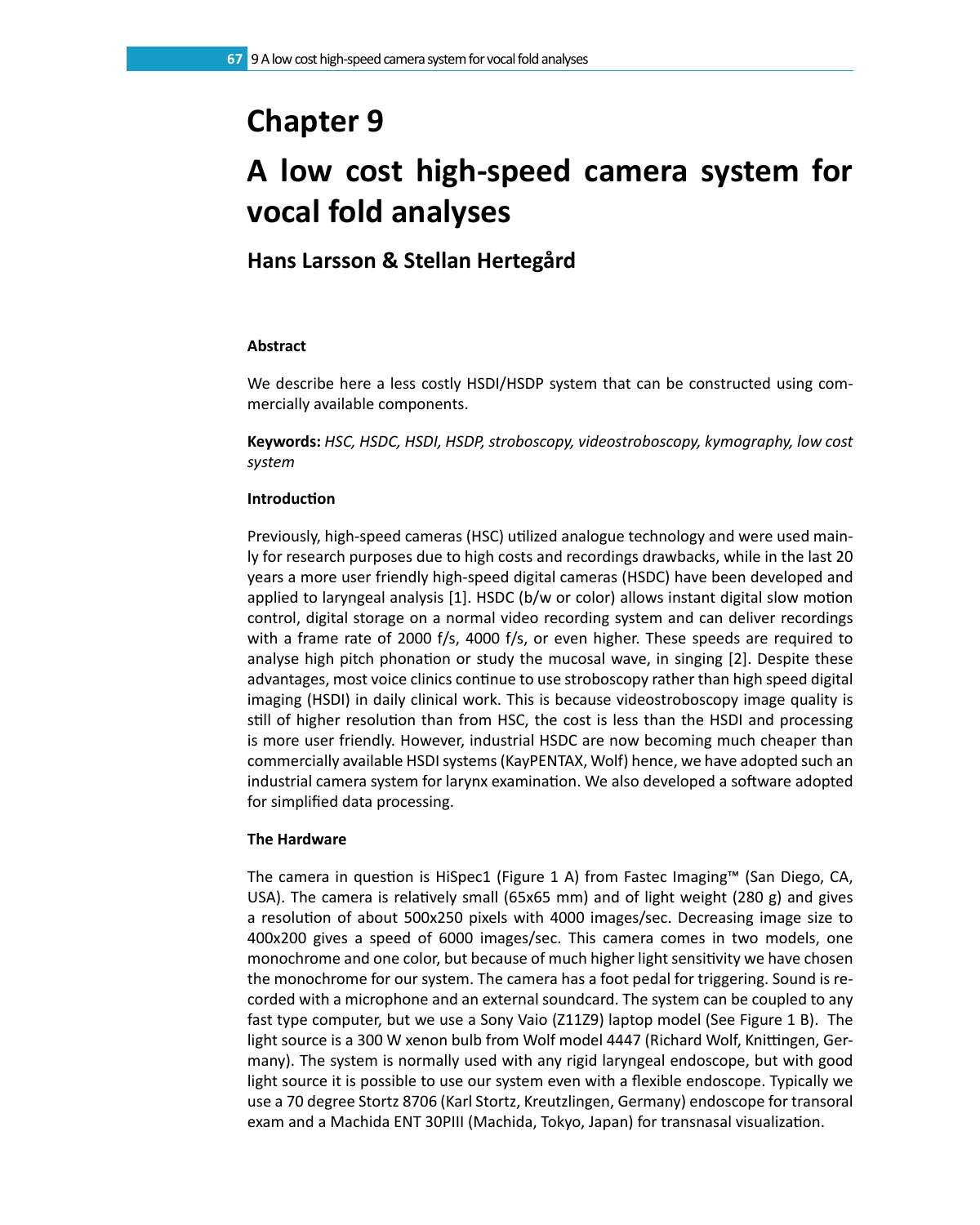

**Figure 1.** Fastec HiSpec1 without (A) and with (B) laptop displaying a captured image.

## **The Software**

The processing software developed by us is called High-Speed Studio (HSS). It facilitates recording and analyses. The software has a database for patient data and can collect information from integrated healthcare systems. The HSS allows for several types of analyses to be made. These include kymography [3], edge detection and sound synchronisation.

#### **Database and software**

The software program is a new version of high-speed toolbox [4] and is called High-Speed Studio (HSS), which is adopted for our camera system. For recording we use the standard recording program from Fastec Imaging™, where it is possible to set image size, recording speed, trigger mode, etc. The camera can set to a post trigger mode and can record continuously. When the foot pedal is pressed, the recording stops. From a trigger signal, the sound file can be synchronized to the images.

The HSS has a database entry to store patient name, ID, diagnose, recording date, file name, comments, and a quality index. The database has several search options: diagnosis, age, sex, etc.

The current cost for the B/W HiSpec1 camera is \$18,000 and \$8,000 for the High-Speed Studio software, excluding the cost for a PC/laptop and a 300 W light source.

*Editors' Note:* For current specs (March 2015) check *www.fastecimaging.com*.

#### **Analysis**

The recorded image sequence can be played continuously or stepwise, forward or backward. The sound can be played by pressing the sound button. Several tools are available for analyzing the recording.

Kymography is performed by placing a single mark line at any point across the image captured. Kymogram can calculate open and closing phase coefficients.

Another option is to track the glottal edges during vibration as shown in the Figure 2. This is accomplished by using "snake" algorithm and with a series of tests it is possible to automatically identify the vocal fold edges. When the edges are found it is possible to calculate the area of the glottis (GAW) in pixels. The GAW can then be presented as a graph and be compared to the sound signal.

A measuring stick can be used to calculate relative distance, angle, etc., between points of interest. If a distance is known, measure in absolute values are also possible.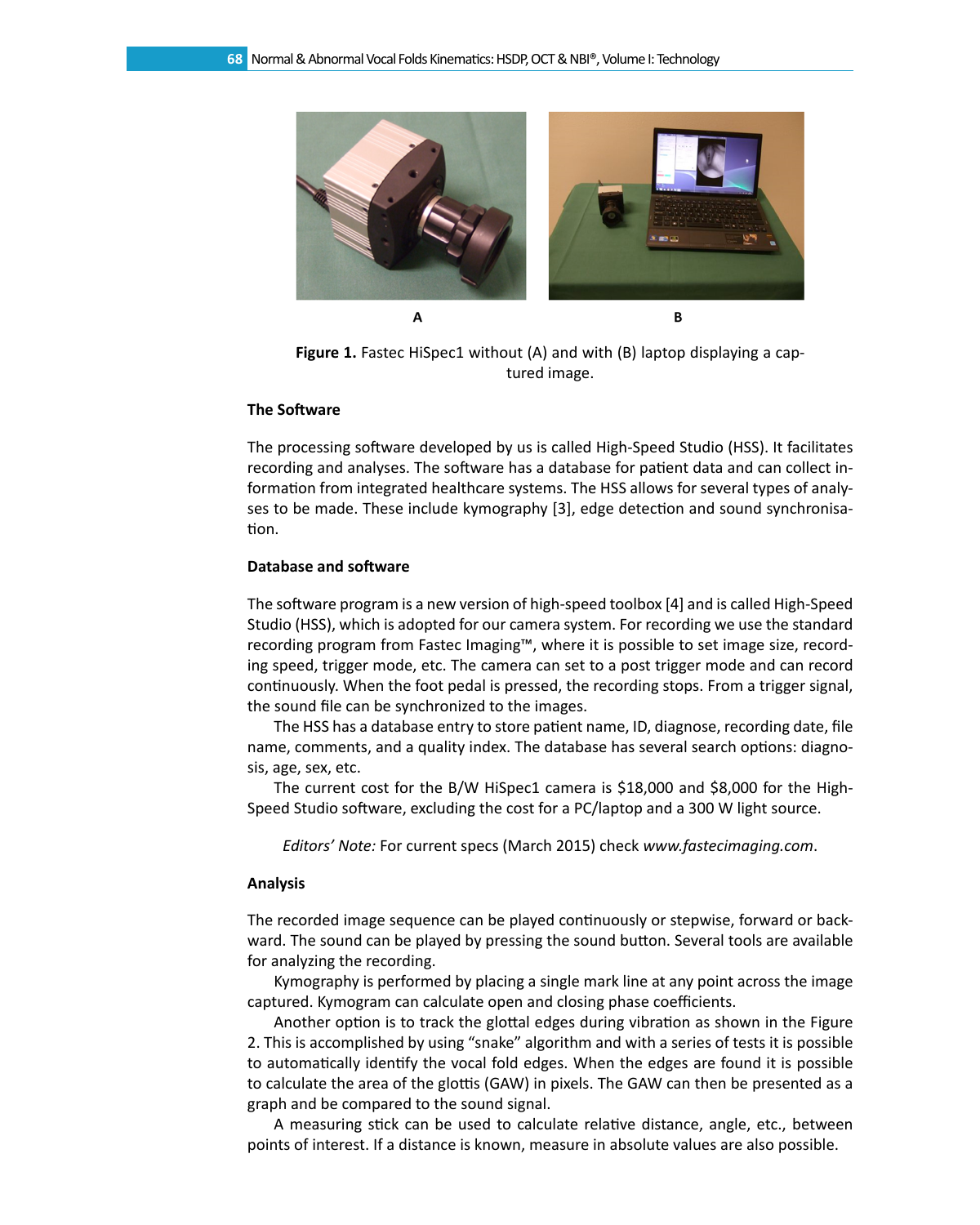#### **Applications**

The system described here has been used in our clinic since January 2011 and was so far used in examinations of over 2000 patients. Some types of phonations or dysphonic voices are especially useful to study with a HSDI as compared to traditional stroboscopy. This applies specifically to vibrations that are irregular, where mass differences between the vocal folds (VF) such as edemas, polyps or cysts are present, or when the difference in VF tension or elasticity (paresis, scarring). Another type of voice disorders which can be studied is VF tremor. Also, voice onset and very short phonations can also be analyzed with the HSDI as opposed to traditional video stroboscopy.

### **Results**

In our voice clinic we routinely use video stroboscopy and now we also use HSDI, simply by using the same endoscope and changing the camera to HSDI system. This prolongs the examination by just a few minutes while gains are significant, especially in patients with irregular VF vibration.

Figure 2 shows normal VF vibration analyzed with our HSDI system. The software program allows analyses of detailed VF vibration over time by employing kymogram and edge detection. This allows us to analyze vocal fold movement of each VC.



**Figure 2.** Normal VF vibration. A) Captured glottic image with edge detection area. Points show the position of point graph source (Fig 2D); B) Glotal area function in pixels; C) Kymograph of normal VF with corresponding L (bottom) and R VC activity per glottic cycle. Mucosal wave\* is marked with arrows; and D) Point graph (see Fig. 2A) where the edge of the vibrating vocal fold can be followed separately, right vocal fold top, left vocal fold bottom.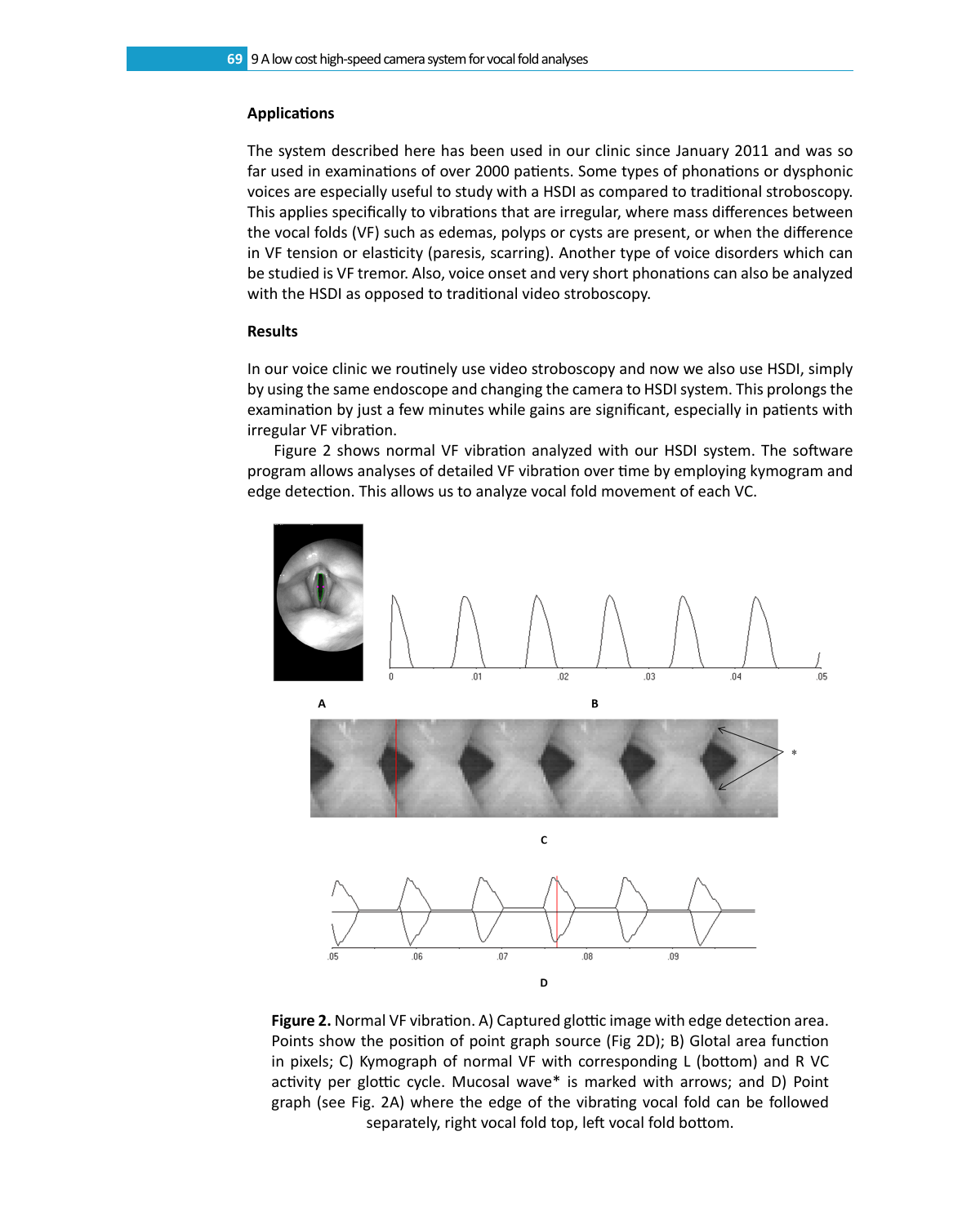Figure 3 shows irregular VF vibration in a patient with a discrete right VF sulcus. Both the kymogram and point graph shows phase delay at closure and decreased mucosal wave amplitude on right side. The point graph shows a plateau at maximal opening on the right side, indicating VF stiffness.



**Figure 3.** Irregular vibration. A) Irregular vocal fold vibration on a patient with discrete right vocal fold sulcus, filmed with 4000 f/s; B) Point graph analyses at the level of sulcus. Right vocal fold top, left vocal fold bottom, time scale in sec below; and C) Kymogram shows phase asymmetry at closure, decreased amplitude on the right side.

#### **Discussion**

The use of high speed filming gives a much better understanding of the work performed by VF especially when irregular vibrations are encountered and when examining dysphonia in singers. The use of the different tools in our system makes it possible to analyze VF vibration in details (See Figures 2, 3). The management of our HSS is very easy and flexible and the only equipment needed except the camera is a laptop and a light source. Hence, this system can easily be moved between different clinics. Moreover, the costs for our present HiSpec1/High-Speed Studio system is clearly lower than for other commercially available high-speed cameras.

The HSDI also has a didactic side by showing the examination to the patient. This makes it much easier for patients to understand the cause of their voice problem compared to presenting stroboscopic recordings only.

The optimal camera for larynx examination would be of course a very light sensitive color HSC, which can be used both in stroboscopic mode and high speed mode. So far we have not encountered such a camera, so the use of two cameras, one for ordinary video and one for the HSDI, during the same examination is a compromise awaiting advances in technology.

## **References**

- 1. Imagawa, H., Kiritani, S., Hirose, H., 1987. High-speed digital image recording system for observing vocal fold vibration using an image sensor. Iyodenshi To Seitai Kogaku 25, 284-290.
- 2. Deliyski, D., et al., 2008. Clinical implementation of laryngeal high-speed videoendoscopy: Challenges and evolution. Folia Phoniatr. Logop. 60, 33-44.